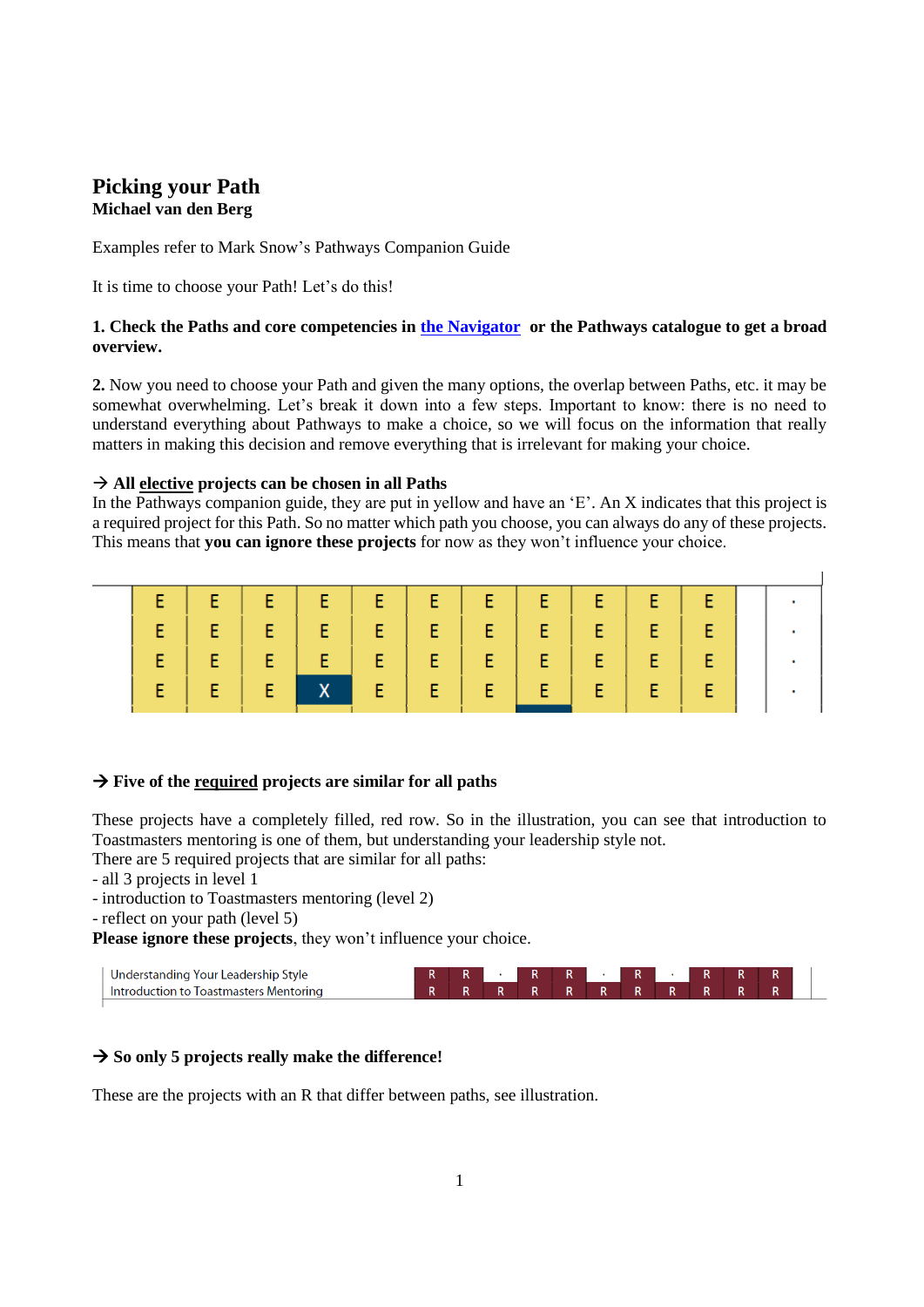

### **3. Different types of Paths**

Now that you know the five project that make a difference, you could check out all these projects, but that may still be somewhat overwhelming. So let us take a step back and look at the 11 Paths. Although they are largely overlapping, they all have a different accent, which means that some might fit your personal goals better than others.

I have broken down the Paths in four categories. Although there are different theories about this and there are also other typologies, this gives some guidance. No matter which path you will choose, in all cases you will work on building confidence, public speaking and leadership.

### **Group 1:**

## **Focus on public speaking, and less on leadership and management:**

- engaging humour

- presentation mastery

## **Group 2:**

## **Focus on management:**

- effective coaching

- team collaboration

- innovative planning

- leadership development

Where effective coaching and team collaboration focus more on 'people management and process management' and the other two on planning and project management (getting the job done)

### **Group 3:**

#### **Focus on leadership:**

Bringing a message across:

- persuasive influence: 'difficult, challenging situations'
- visionary com: communicating a bigger vision

#### **Group 4:**

### **Leadership with an emphasis on leading people:**

- dynamic leadership: negotiation, change and leadership
- motivational strategies: very 'people focused'
- strategic relationship: networking and relations

### **4. Zooming in on projects**